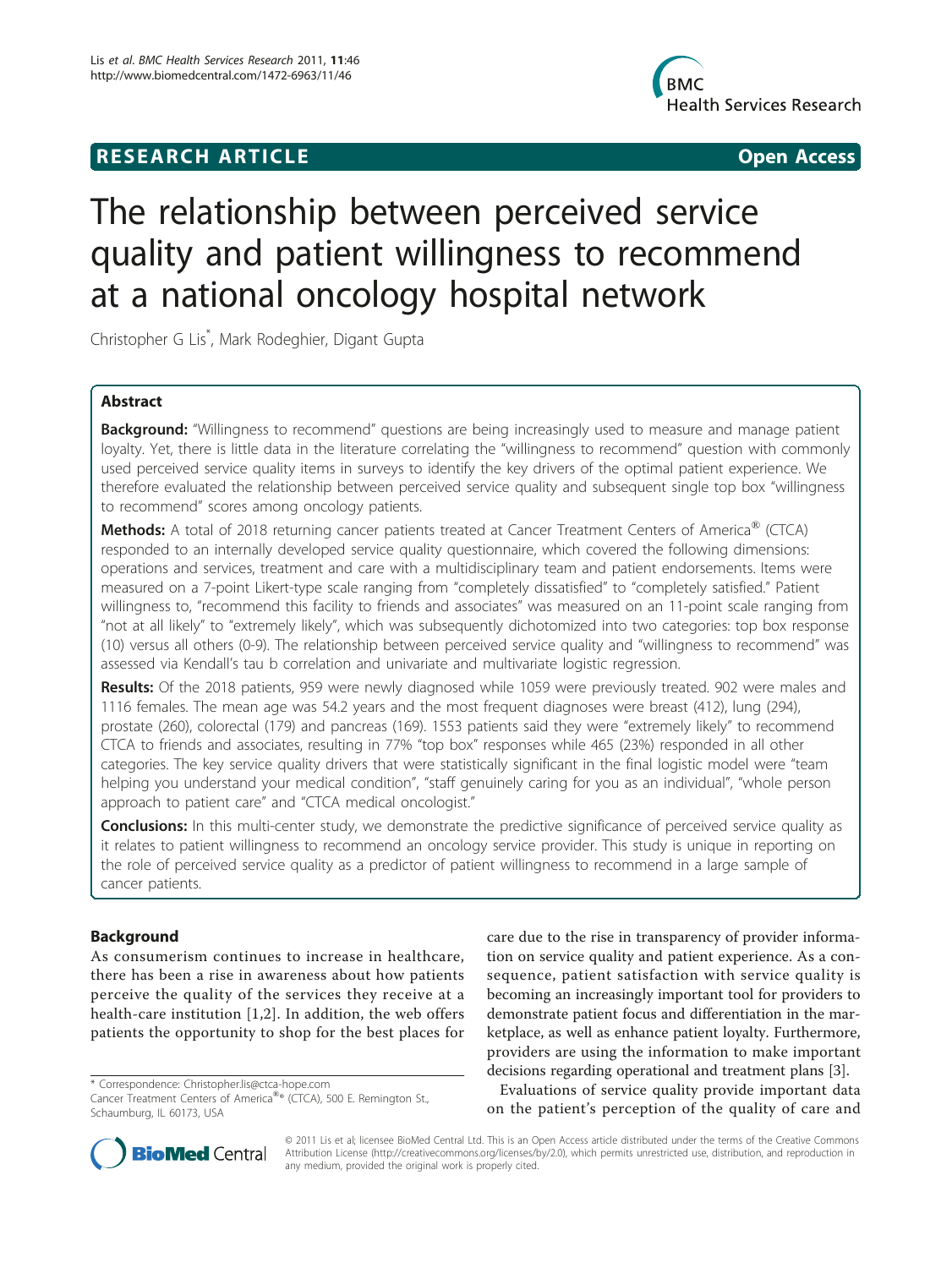treatment delivered by physicians, paramedical staff and the hospital as a whole [[4\]](#page-6-0). Health providers can use data on service quality to design and track quality improvement over time and compare themselves to other health providers when the same measures are used, as well as recognize and expeditiously resolve service problems in real-time [[5](#page-6-0),[6](#page-6-0)]. Measuring service quality also helps health care providers identify specific, and often unmet needs of patients, which has been a large focus of our work, and demonstrated by other research [[7\]](#page-6-0).

Similar to other acute health-care settings, the assessment of service quality, as perceived by patients, is critical in the oncology setting as well. Advances in diagnostics, treatment, supportive care and rehabilitation all necessitate continued monitoring to determine whether patients are satisfied with the increasingly complex and multidisciplinary nature of health care services that they are receiving, and to identify areas in which improvement is needed. Similar to other health-care disciplines, evaluation of perceived service quality in an acute care oncology setting, involves a diverse array of methodologies including longitudinal surveys, in-depth interviews, focus-group discussions, patient panels, consultation of voluntary groups, and analyses of patient feedback and concerns, followed by quick improvements to operations to help patients while they are undergoing care throughout the full cycle of treatment and follow up, as well as to help future patients. Patient-reported service quality surveys still continue to be the most widely used method of objectively and systematically determining a cancer patient's perception of the healthcare received. Cancer patients should be surveyed regularly due to the often aggressive nature of the disease and treatment. The modes of therapies have their own side effects and often result in difficult patient compliance. As a result, considerable demands are placed on health care providers to satisfy the complex healthcare needs of cancer patients.

The literature shows that perceived service quality can act as a marker for patient willingness to comply with the treatment plan as well as to predict a patient's willingness to recommend a provider to friends and relatives [[8](#page-6-0),[9](#page-6-0)]. This is especially important in many countries where service quality data are not readily published and recommendations from family or friends becomes an important source of information for selecting a provider [[9,10\]](#page-6-0). There are several studies in the literature that have evaluated service quality in cancers like gastro esophageal [[11\]](#page-6-0), breast [\[5](#page-6-0)[,12](#page-7-0)], colorectal [\[13](#page-7-0)], lung, prostate [[14\]](#page-7-0) and gynecological [[15](#page-7-0),[16](#page-7-0)]. Collectively, these studies have found that satisfaction with the information provided by medical staff about a patient's illness and the course of treatment is important. This is followed closely by the time spent with the physician and the interpersonal skills of the physician. Other key factors are waiting time to get an appointment, empathy of staff with the patient, the continuity of care provided, and satisfaction with the nursing staff [[17\]](#page-7-0). We are unaware of any information in the oncology literature demonstrating a link between perceived service quality and patient willingness to recommend a provider. In light of the importance of this information to the healthcare industry, as well as with the goal of taking the existing research in this area to the next level, we designed a study to investigate the relationship between perceived service quality and patient willingness to recommend at a network of national oncology hospitals.

## Methods

## Study Population

All returning treating patients were eligible for inclusion in this study. Patients with all stages of all cancer types were eligible for the study. Specifically, patients who participated in the study were randomly selected from a population that had not responded to a service quality questionnaire within 60 days of the start of the study. The selected patients were approached onsite for survey administration. The surveyed cohort included 2018 randomly-selected returning cancer patients who had been treated at one of three Cancer Treatment Centers of America® (CTCA) hospitals between July 2007 and September 2009. The study was approved by the CTCA Institutional Review Board.

## Questionnaire and Survey Administration

The service quality questionnaire used in this study was first developed and implemented by the Research team at CTCA in August 2006. The questionnaire was developed based on a patient-centered approach that used questions that patients view as important in their treatment experience. In addition to patient focus groups, survey dimensions were collated from several existing studies or questionnaires of oncology patients [\[18](#page-7-0)-[21\]](#page-7-0). This service quality questionnaire covers the following dimensions of patient satisfaction: hospital operations and services, physicians and staff, and patient endorsements for others (friends and associates). After the patient consented to complete the survey, the Survey Research Associate completed the "office use only section" on the last page of the survey which includes unique patient identifiers. The survey was then given to the patient. The Survey Research Associate then opened and explained the survey, specifically describing the rating scale and the open-ended questions. Next, the Survey Research Associate informed the patient that he/she will return to collect the survey and/or explained the option of the comment/suggestion drop box. Throughout the day, the Survey Research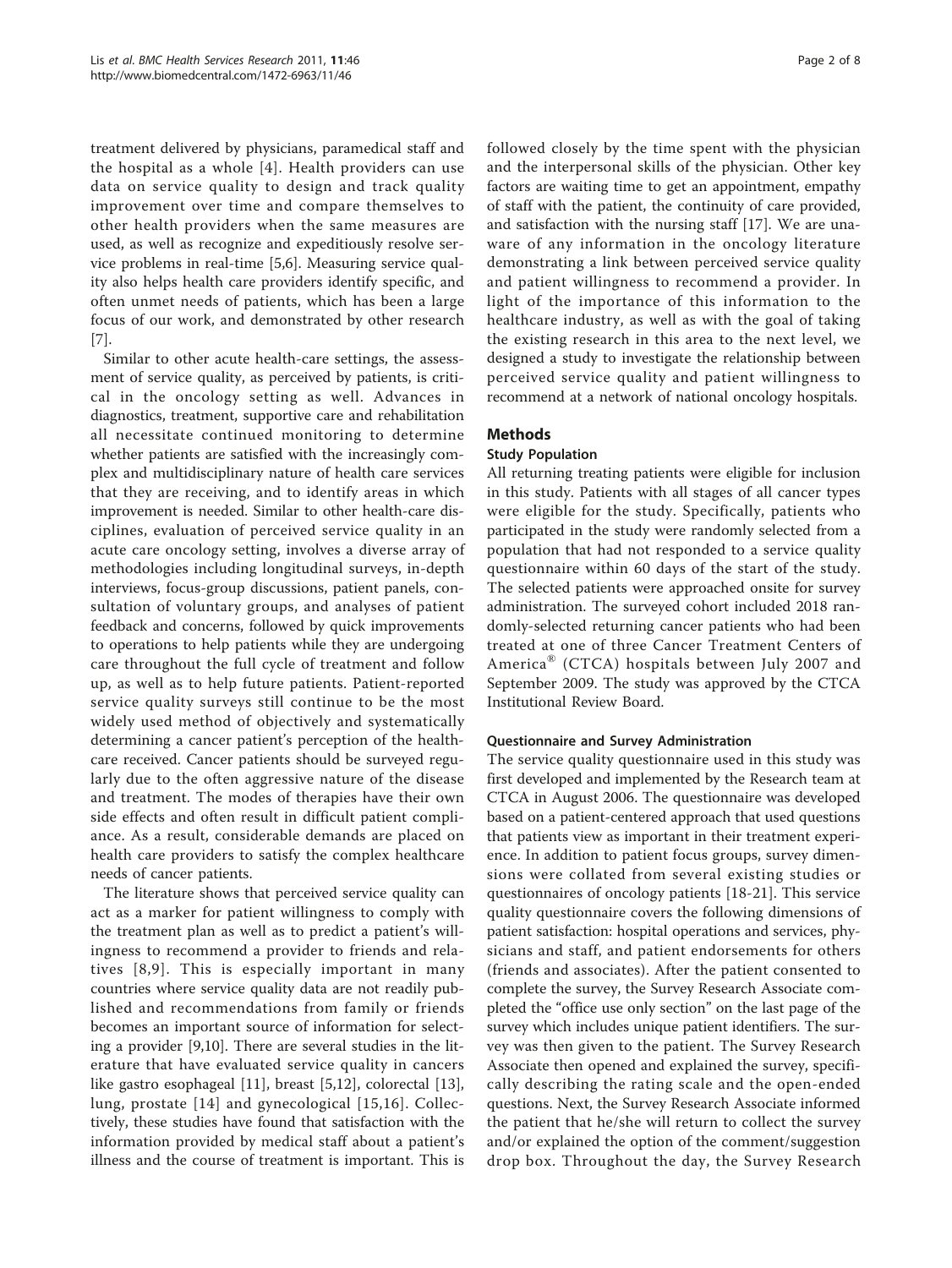Associate updated the survey tracking list to note the following: patients contacted, surveys returned, surveys declined, and missed patients.

#### Statistical Analysis

Patient willingness to recommend, "will you recommend this facility to friends and associates?" was used as the dependent variable and was measured on an 11-point scale ranging from "not at all likely" to "extremely likely". This question is used to calculate the Net Promoter Score [[22,23](#page-7-0)], a measure that has been shown in a number of industries to effectively measure customer loyalty, with increasing use in healthcare, including our hospitals as a management tool. For the purpose of this analysis, as well as in accordance with previously reported research [[9,10\]](#page-6-0), data were dichotomized into 2 categories: top box response (10) versus all others (0-9). The service quality items that were used as independent variables in this study were the ease of the admission (registration) process, the speed of the admission (registration) process, the timeliness with which care was delivered, team helping you understand your medical condition, team explaining your treatment options, team involving you in decision making, the amount of time spent team with you, team calling you by your name, team genuinely caring for you as an individual, team providing you with a sense of well-being, our team's "whole person" approach to patient care and the CTCA medical oncologist (patient's primary physician). These items were measured on a 7-point Likert-type scale ranging from "completely dissatisfied" to "completely satisfied." Each service quality item was also dichotomized into 2 categories: "completely satisfied" (7) and "not completely satisfied" (1-6). Other control variables that were investigated for their relationship with patient willingness to recommend were age at diagnosis, prior treatment history and gender. The prior treatment history variable categorized patients into those who have received definitive cancer treatment elsewhere before coming to CTCA and those who were newly diagnosed at CTCA. The multivariate analysis also adjusted for the effects of CTCA center and survey year with dummy variables representing these categories.

Descriptive statistics and frequencies were computed for each service quality item in the questionnaire. The relationship between perceived service quality and "willingness to recommend" was initially assessed via Kendall's tau b correlation and univariate logistic regression. Kendall's tau b is an appropriate measure of association for categorical variables and is commonly used when both variables have the same number of categories. Logistic regression was then employed to develop a multivariate model to predict patient willingness to recommend. Potential multicollinearity was assessed in

two steps. Large values (above 0.70) of tau b were used as an initial screen for pairs of service quality measures, with one member of the pair not entered into the multivariate model (the measure that was more meaningful or actionable was retained). As a second check, the variance inflation factor was used with the final model to verify that multicollinearity was not significantly influencing model coefficients.

The effect of perceived service quality on patient willingness to recommend was expressed as odds ratios (ORs) with 95% confidence intervals. A difference was considered to be statistically significant if the p value was less than or equal to 0.05. All data were analyzed using SPSS version 17.0 (SPSS, Chicago, IL, USA).

## **Results**

#### Response Rate

A total of 2754 returning patients were contacted at all three centers combined to participate in the survey between July 2007 and September 2009. However, only 2018 patients responded. As a result, the response rate for this study was 73.3%.

#### Baseline Patient Characteristics

Table 1 displays baseline patient characteristics across the entire study population ( $N = 2018$ ). The most frequent diagnoses were breast ( $N = 412$ ), lung ( $N = 294$ ), prostate ( $N = 260$ ), colorectal ( $N = 179$ ) and pancreatic  $(N = 169)$  cancer.

#### Service Quality Items

Table [2](#page-3-0) describes the level of patient satisfaction with service quality items concerning CTCA operations and services. Table [3](#page-3-0) describes the level of patient satisfaction with service quality items concerning CTCA's multidisciplinary patient care team. Table [4](#page-4-0) reports the

|  |  |  |  | Table 1 Baseline Patient Characteristics (N = 2018) |  |  |
|--|--|--|--|-----------------------------------------------------|--|--|
|--|--|--|--|-----------------------------------------------------|--|--|

| Variable                 | <b>Categories</b>  | Number (Percent) |
|--------------------------|--------------------|------------------|
| Age                      | Mean               | 54.2             |
|                          | Median             | 54.0             |
|                          | Range              | 16-92            |
| <b>CTCA</b> Center       | Midwestern         | 953 (47.2)       |
|                          | Southwestern       | 620 (30.7)       |
|                          | Fastern            | 445 (22.1)       |
| Gender                   | Male               | 902 (44.6)       |
|                          | Female             | 1116 (55.4)      |
| <b>Treatment History</b> | Newly Diagnosed    | 959 (47.5)       |
|                          | Previously Treated | 1059 (52.5)      |
| Survey Year              | 2007               | 561 (27.8)       |
|                          | 2008               | 708 (35.1)       |
|                          | 2009               | 749 (37.1)       |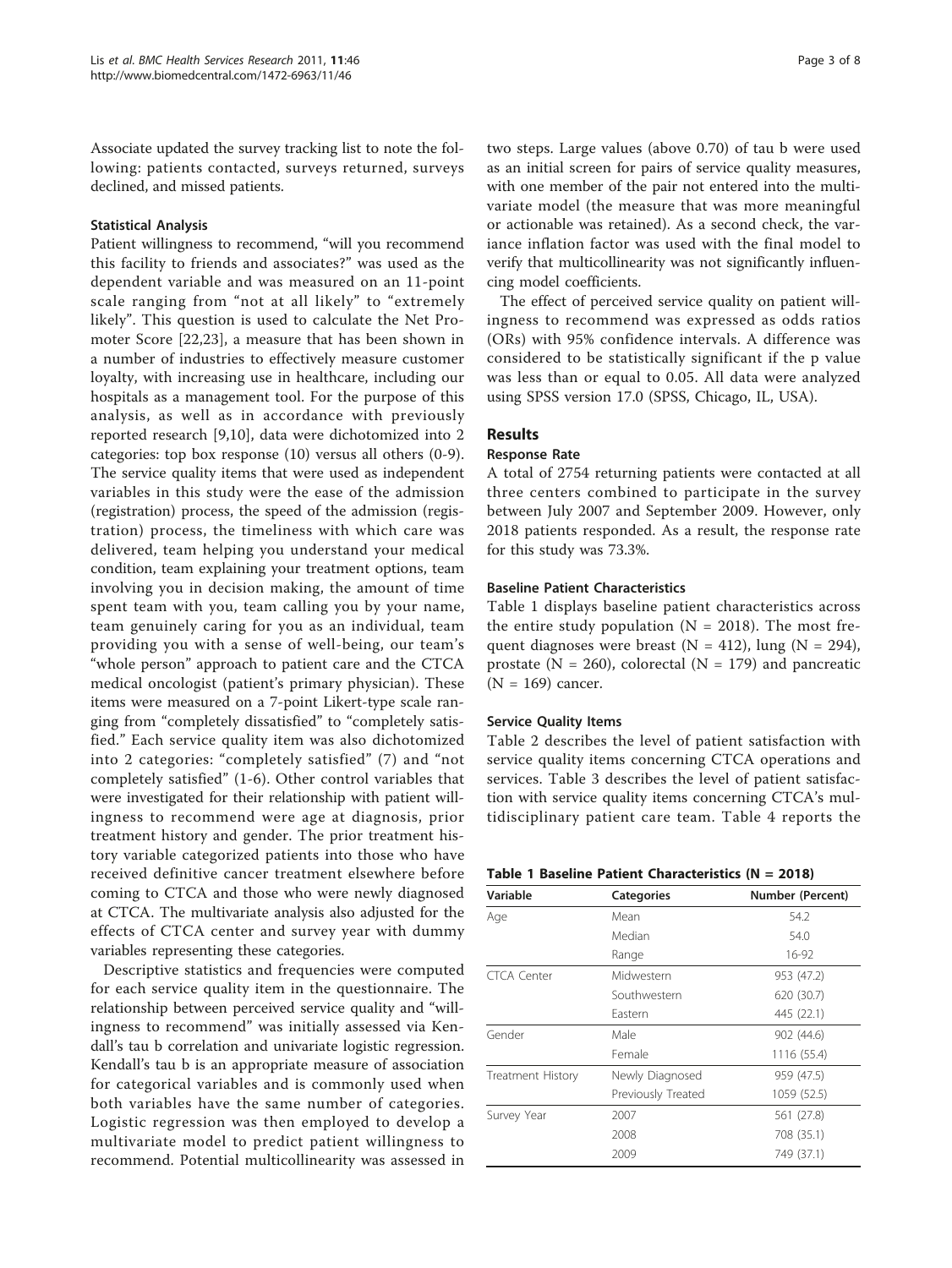| How satisfied are you with:                                       | <b>Completely Satisfied</b> | <b>Not Completely Satisfied</b> |  |
|-------------------------------------------------------------------|-----------------------------|---------------------------------|--|
| The ease of the admission (registration) process<br>$(n = 2000)$  | 1675 (83.8)                 | 325 (16.3)                      |  |
| The speed of the admission (registration) process<br>$(n = 1988)$ | 1645 (82.7)                 | 343 (17.3)                      |  |
| The timeliness with which your care was delivered<br>$(n = 1985)$ | 1327 (66.9)                 | 658 (33.1)                      |  |

#### <span id="page-3-0"></span>Table 2 Service Quality Items: Operations and Services

Items were dichotomized into 2 groups of "completely satisfied (7)" and "not completely satisfied (1-6)".

patient willingness to recommend CTCA to friends and associates. 1553 (77.0%) patients said they were "extremely likely" to recommend CTCA to friends and associates.

## Univariate Analysis - Predictors of Patient Willingness to Recommend

Kendall's tau b correlations between the service quality measures and willingness to recommend were all significant at  $p < .05$ , with values ranging from 0.20 to 0.40 (see Table [5](#page-4-0)). Univariate logistic regression analyses were also all significant at  $p < .05$ , with odds ratios ranging from 3.2 to 9.5 (see Table [6](#page-4-0))., In addition, prior treatment history was found to be predictive of patient willingness to recommend such that newly diagnosed patients were more likely to recommend as compared to those who had been previously treated. Age and gender were not significant.

## Multivariate Analysis - Predictors of Patient Willingness to Recommend

Before proceeding with multivariate analysis, we checked the bivariate Kendall's tau b correlation among the

service quality predictors to screen for observable multicollinearity. Speed of admission and ease of admission were highly correlated (tau  $b = 0.74$ ). "Explaining treatment options" was highly correlated with several items ("helping you understand your condition", tau  $b = 0.77$ and "involving you in decision-making", tau  $b = 0.74$ ). "Providing a sense of well being" and "caring for you as an individual" were highly correlated (tau  $b = 0.70$ ). "Ease of admission", "explaining treatment options", and "providing a sense of well being" were accordingly not used in the multivariate model. "Ease of admission" and "providing a sense of well being" were dropped because we believe they may not have been consistently interpreted by patients. "Explaining treatment options" was dropped because it was highly correlated with several items and so dropping it was the most parsimonious approach.

Table [7](#page-5-0) displays the results of the multivariate logistic regression. The overall model was significant (chi-square 426.0, df = 16,  $p < .001$ ). The service quality items that were significant in the final model were "team helping you understand your medical condition", "staff genuinely caring for you as an individual" "whole person approach

#### Table 3 Service Quality Items: Multidisciplinary Patient Care Team

| How satisfied are you with our team in the following areas:         | <b>Completely Satisfied</b> | <b>Not Completely Satisfied</b> |  |
|---------------------------------------------------------------------|-----------------------------|---------------------------------|--|
| Helping you understand your medical condition<br>$(n = 1958)$       | 1316 (67.2)                 | 642 (32.8)                      |  |
| Explaining your treatment options<br>$(n = 1938)$                   | 1369 (70.6)                 | 569 (29.4)                      |  |
| Involving you in decision making<br>$(n = 1936)$                    | 1432 (74)                   | 504 (26)                        |  |
| The amount of time spent with you<br>$(n = 1959)$                   | 1414 (72.2)                 | 545 (27.8)                      |  |
| Our team calling you by your name<br>$(n = 1956)$                   | 1699 (86.9)                 | 257(13.1)                       |  |
| Our staff genuinely caring for you as an individual<br>$(n = 1963)$ | 1666 (84.9)                 | 297 (15.1)                      |  |
| CTCA providing you with a sense of well-being<br>$(n = 1950)$       | 1550 (79.5)                 | 400 (20.5)                      |  |
| Our "whole person" approach to patient care<br>$(n = 1937)$         | 1590 (82.1)                 | 347 (17.9)                      |  |
| CTCA medical oncologist ( $n = 1915$ )                              | 1487 (77.7)                 | 428 (22.3)                      |  |

Items were dichotomized into 2 groups of "completely satisfied (7)" and "not completely satisfied (1-6)".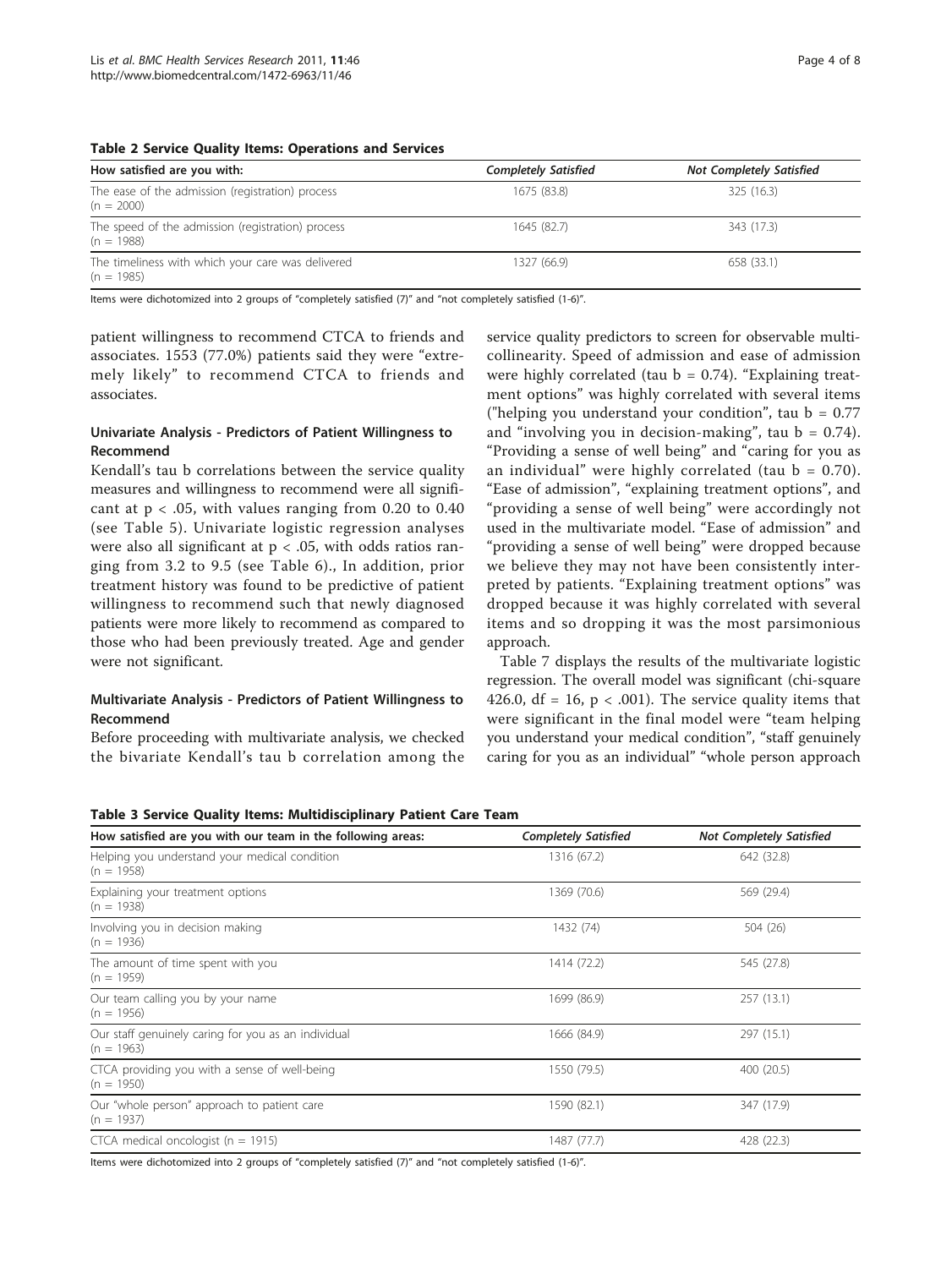<span id="page-4-0"></span>Table 4 Patient endorsement of CTCA for themselves and others  $(N = 1963)$ 

| Item                                                  | Categories           | N    | %    |
|-------------------------------------------------------|----------------------|------|------|
| Will you recommend CTCA to friends and<br>associates? | Not at all<br>likely | 3    | 0.1  |
|                                                       | 1                    | 3    | 0.1  |
|                                                       | 2                    | 1    | 0.05 |
|                                                       | 3                    | 1    | 0.05 |
|                                                       | $\overline{4}$       | 2    | 0.1  |
|                                                       | 5                    | 20   | 1.0  |
|                                                       | 6                    | 10   | 0.5  |
|                                                       | 7                    | 39   | 1.9  |
|                                                       | 8                    | 98   | 4.9  |
|                                                       | 9                    | 233  | 11.5 |
|                                                       | Extremely<br>Likely  | 1553 | 77.0 |

to patient care" and "CTCA medical oncologist." Odds ratios ranged from about 2.0 to 2.2 for these service quality measures. Gender, treatment history, CTCA center and survey year were also significant. Males had lower willingness to recommend than females. Newly diagnosed patients had higher willingness to recommend as compared to those who were previously treated. Patients surveyed in 2009 were more like to recommend as compared to those surveyed in 2007. Patients

|                                          |  | Table 5 Association between Patient Endorsement of |
|------------------------------------------|--|----------------------------------------------------|
| <b>CTCA and Service Quality Measures</b> |  |                                                    |

| Variable                                                    | Kendall's<br>tau b | P-value |
|-------------------------------------------------------------|--------------------|---------|
| The ease of the admission (registration)<br>process         | 0.20               | < 0.001 |
| The speed of the admission (registration)<br>process        | 0.22               | < 0.001 |
| The timeliness with which your care was<br>delivered        | 0.29               | < 0.001 |
| Helping you understand your medical<br>condition            | 0.40               | < 0.001 |
| Explaining your treatment options                           | 0.40               | < 0.001 |
| Involving you in decision making                            | 0.38               | < 0.001 |
| The amount of time spent with you                           | 0.38               | < 0.001 |
| Our team calling you by your name                           | 0.30               | < 0.001 |
| Our staff genuinely caring for you as an<br>individual      | 0.38               | < 0.001 |
| CTCA providing you with a sense of well-<br>being           | 0.44               | < 0.001 |
| Our "whole person" approach to patient<br>care              | 0.38               | < 0.001 |
| CTCA medical oncologist                                     | 0.37               | < 0.001 |
| Gender (female as referent group)                           | 0.04               | 0.10    |
| Treatment History (previously treated as<br>referent group) | $-0.09$            | < 0.001 |
| Age (used as continuous variable)                           | 0.03               | 0.17    |

|  |  |  | Table 6 Univariate Logistic Regression Analysis |  |
|--|--|--|-------------------------------------------------|--|
|--|--|--|-------------------------------------------------|--|

| Variable                                                    | <b>OR</b> | 95% CI           | P-value |
|-------------------------------------------------------------|-----------|------------------|---------|
| The ease of the admission (registration)<br>process         | 3.2       | 2.4 to 4.1       | < 0.001 |
| The speed of the admission<br>(registration) process        | 3.5       | $2.7$ to $4.5$   | < 0.001 |
| The timeliness with which your care<br>was delivered        | 4.1       | 3.3 to 5.2       | < 0.001 |
| Helping you understand your medical<br>condition            | 7.5       | 5.9 to 9.6       | < 0.001 |
| Explaining your treatment options                           | 7.2       | 5.7 to 9.2       | < 0.001 |
| Involving you in decision making                            | 6.5       | 5.1 to $8.3$     | < 0.001 |
| The amount of time spent with you                           | 6.5       | 5.1 to $8.3$     | < 0.001 |
| Our team calling you by your name                           | 5.6       | 4.2 to 7.4       | < 0.001 |
| Our staff genuinely caring for you as an<br>individual      | 7.9       | 6.1 to 10.4      | < 0.001 |
| CTCA providing you with a sense of<br>well-being            | 9.5       | 7.4 to 12.2      | < 0.001 |
| Our "whole person" approach to<br>patient care              | 7.3       | 5.6 to 9.4       | < 0.001 |
| CTCA medical oncologist                                     | 6.6       | 5.2 to 8.5       | < 0.001 |
| Gender (female as referent group)                           | 0.83      | $0.67$ to $1.03$ | 0.10    |
| Treatment History (previously treated as<br>referent group) | 1.6       | 1.3 to 2.0       | 0.001   |
| Age (used as continuous variable)                           | 1.006     | 0.99 to 1.02     | 0.27    |

surveyed at CTCA Southwestern in Tulsa, OK, were more likely to recommend as compared to those treated at CTCA Midwestern in Zion, IL, and CTCA Eastern at Philadelphia, PA. Finally, the type of cancer diagnosis was not found to influence patient "willingness to recommend" in the multivariate model. VIF values for the service quality measures ranged from 1.3 to 2.5, none of which indicate a significant problem with multicollinearity [\[24,25\]](#page-7-0).

#### **Discussion**

Patient-reported service quality assesses the extent to which an individual's health care experiences match his or her expectations which in turn can influence a patient's willingness to recommend a health care provider to friends and associates. The present study investigates this association in an acute care national oncology hospital network.

Our findings show that helping a patient to understand her/his condition, caring for a patient as an individual, a whole-person approach to care, and satisfaction with the medical oncologist all contribute to willingness to recommend CTCA to friends and associates. On the other hand, speed of admission, timeliness with which care was delivered, involving a patient in decision-making, calling a patient by their name, and the amount of time spent with a patient may not be as critical in willingness to recommend, relative to the other measures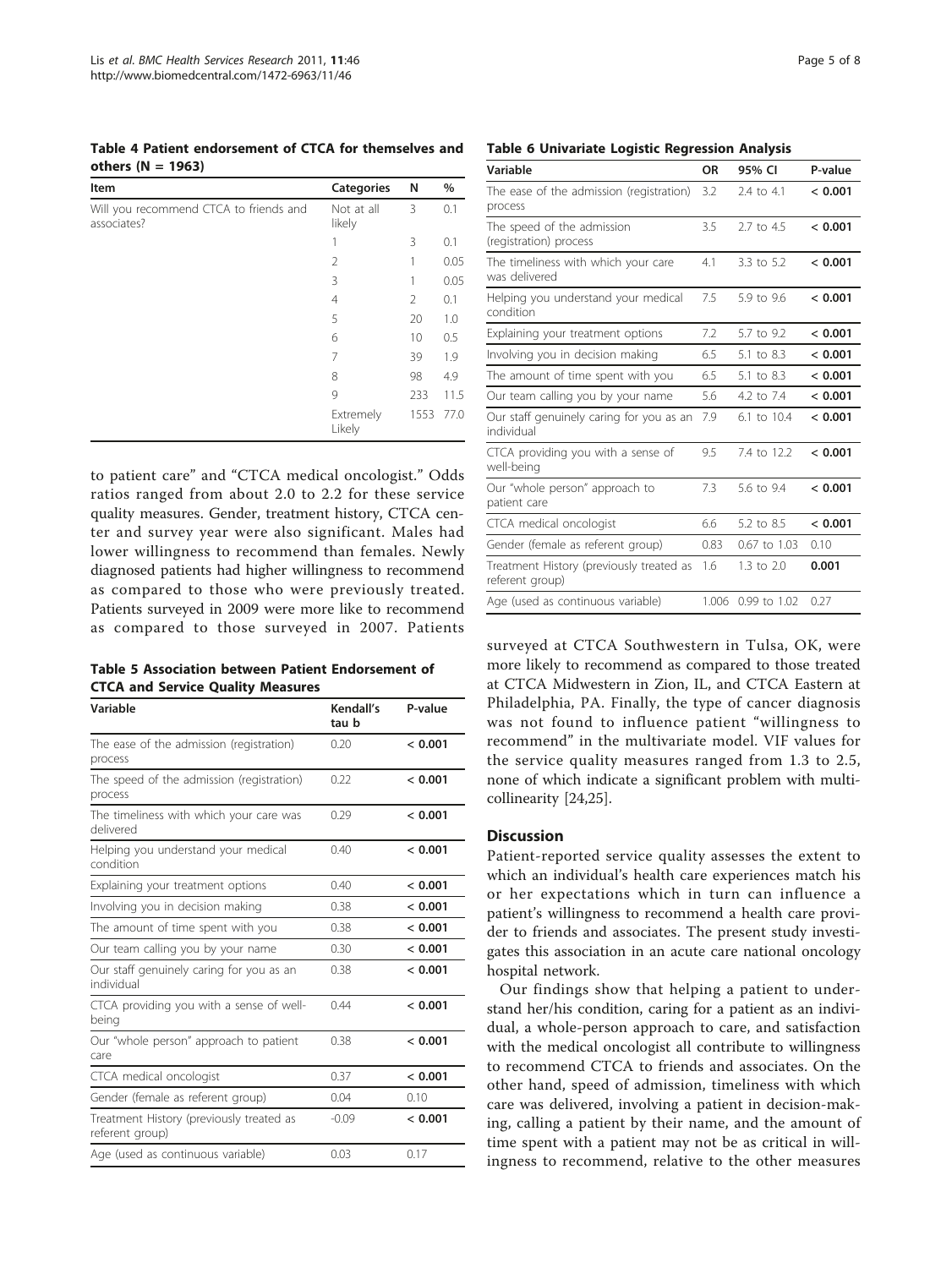<span id="page-5-0"></span>Table 7 Multivariate Logistic Regression Analysis

| Variable                                                    | OR   | 95% CI                | P-value |
|-------------------------------------------------------------|------|-----------------------|---------|
| The speed of the admission (registration)<br>process        | 1.3  | 0.91 to 1.9           | 0.15    |
| The timeliness with which your care was<br>delivered        | 1.4  | 0.98 to 1.9           | 0.06    |
| Helping you understand your medical<br>condition            | 2.2  | $1.5 \text{ to } 3.2$ | < 0.001 |
| Involving you in decision making                            | 1.2  | $0.82$ to $1.8$       | 0.31    |
| The amount of time spent with you                           | 1.3  | $0.87$ to $1.9$       | 0.20    |
| Our team calling you by your name                           | 0.82 | $0.52$ to 1.3         | 0.38    |
| Our staff genuinely caring for you as an<br>individual      | 2.0  | 1.3 to 3.0            | 0.001   |
| Our "whole person" approach to patient<br>care              | 2.0  | 1.4 to 2.9            | < 0.001 |
| CTCA medical oncologist                                     | 2.2  | $1.6 \text{ to } 3.1$ | < 0.001 |
| Gender (female as referent group)                           | 0.68 | 0.51 to 0.91          | 0.009   |
| Treatment History (previously treated as<br>referent group) | 1.5  | $1.1$ to $1.9$        | 0.01    |
| Age (used as continuous variable)                           | 0.99 | $0.98$ to $1.01$      | 0.81    |
| CTCA Center (overall effect)                                |      |                       | 0.02    |
| Midwestern versus Southwestern                              | 0.71 | 0.51 to 0.99          | 0.04    |
| Eastern versus Southwestern                                 | 0.60 | 0.41 to 0.88          | 0.009   |
| Survey Year (overall effect)                                |      |                       | 0.03    |
| 2008 versus 2007                                            | 1.00 | $0.72$ to 1.4         | 0.98    |
| 2009 versus 2007                                            | 1.50 | 1.1 to $2.2$          | 0.02    |

studied. These findings suggest that service quality that is central to the patient experience is critical for patient loyalty. The only seeming exceptions to this are amount of time spent with a patient and involving a patient in decision-making, but in this population, patients find these of lesser import than the quality of care itself. Further studies would need to examine these factors in new patient populations.

In order to put our study in context, we review here a few available studies in the healthcare literature which have investigated service quality predictors of patient willingness to recommend a healthcare provider. A study conducted in 1910 patients in clinics throughout Taiwan investigated whether attributes of perceived clinic quality and patient education were associated with patient satisfaction and recommendation of a primary care provider. Patient recommendation was measured on a five-point Likert scale using the question 'When your family, relatives or friends need to see a doctor, would you recommend this clinic?' The study found doctor's technical skill to be the most critical attribute of primary care quality for both overall satisfaction and recommendation, followed by doctor's interpersonal skill [\[9](#page-6-0)]. Another study conducted in 4945 patients in 126 Taiwanese hospitals examined the correlation of patient satisfaction with and recommendation of a hospital to patient ratings of interpersonal and

technical performance of the hospital. Patient recommendation was measured on a five-point Likert scale using the question 'If someone asks you about the hospital, would you recommend it?' The study found that technical competence was a more influential predictor for recommendation [[10\]](#page-6-0). Another study conducted in 2160 consecutive adult patients treated within 36 family practice clinics in Slovenia investigated factors influencing patients' recommendation of doctor. Patients' responded to the statement "I can strongly recommend my family doctor to my friends" on a five-point scale, from strongly disagree to strongly agree. Higher satisfaction with doctor's working style and organization of the health care system predicted patient recommendation [[26](#page-7-0)].

The results of our study do not compare directly with above mentioned studies because of the differences in study design, patient population studied, questionnaire used and factors adjusted for. Nevertheless, our study adds useful information to the growing body of literature on the importance of assessing patient perception about service quality as a predictor of patient willingness to recommend a hospital.

Although this study reports on a relatively uncommon analysis of predicting patient willingness to recommend with perceived service quality, several limitations of the study require acknowledgment. The patient cohort was limited to only those patients who were English speakers, so this study sample is therefore not broadly representative of cancer patients in general. As a result, the generalizability of this study is limited. The data we used for this study were not primarily meant for research purposes. CTCA is a unique medical center. It specializes in treating only cancer patients, and it has an intense focus on patient-centered care. Compared to other centers, patients report very high levels of service quality at CTCA. Our study, which is hypothesis generating by nature, used a non-validated patient satisfaction questionnaire. However, it is reasonable to use a nonvalidated survey if the intent of the study is hypothesis generation rather than hypothesis testing. It might be argued that patients do not have the ability to judge a hospital's performance; however, patient perception is a key factor for hospital selection. This was the main goal of our study - to show the effects of patient perception about service quality on patient recommendation of a hospital. Finally, a response rate of 73.3% could potentially introduce a selection bias in our study. The baseline characteristics of patients who did not respond are not available for us to evaluate any systematic differences between responders and non-responders.

More and more health care consumers are using the web to research and shop for the best health care providers, especially for complex medical conditions. In addition, in our own experience, we hear about more and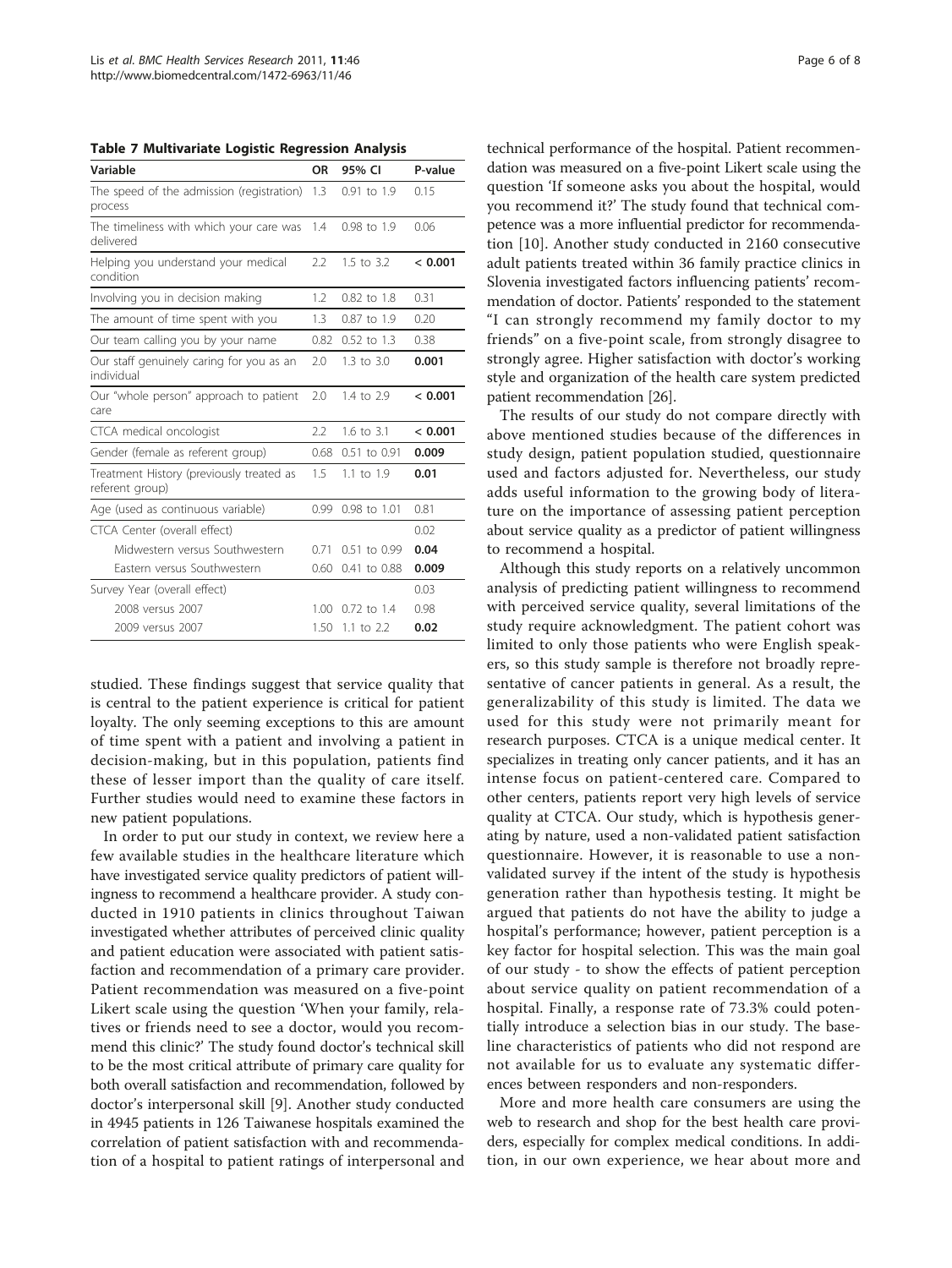<span id="page-6-0"></span>more patients traveling great distances to receive care, due in large part, to a strong recommendation of the provider from the patient's friend, associate, colleague, or family member. And as the asymmetry in information between providers and consumers decreases, we can and should expect to see more informed consumers shopping for the best available healthcare.

The strengths of our study include: a large sample size, the fact that we measured service quality as close to the time service was delivered as possible, and the fact that we used willingness to recommend (using the question and scale most commonly used in industry) as our dependent variable, which has been previously validated through research in many industries. To the best of our knowledge, this study is the first in the health care literature to report on the positive correlation between patient-reported service quality and patient willingness to recommend a provider in a large sample of cancer patients.

During a time in which quality and value are becoming increasingly prominent themes in healthcare reform, we believe the patient's perspective of the key drivers of loyalty should be given greater national attention. In most of American medicine, we assess the relative importance of quality and patient satisfaction measures from expert panels and other traditional research methods developing institutionalized views of the attributes of health care that are most important. But what has been largely missing in the conversation is the patient's perspective (and perception) of the relative importance of key aspects of service quality in the health care delivery cycle. These are areas that require further research and at the time of this writing, our organization is seeking partners to conduct national population-based research on the key drivers of value in oncology, with service quality being an important dimension to be studied. As the health care legislation continues to be implemented, the entire health care system would benefit from a greater focus on the key drivers of value from the consumer's perspective - the patient, as well as their caregivers and families. These are important areas of research that will lend greater focus to where, when, and how we should apply our scarce resources to deliver the most valuable care to our patients - the ultimate consumer.

Next steps in our research include linking data on service quality to patient outcomes. We are unaware of any literature linking service quality to data on patient quality of life, length of life, and overall satisfaction with health. Research is also underway at our center to explore the relationship between patient willingness to recommend and actual patient return (behavior) as well as how changes in patients' clinical condition affect their willingness to recommend a provider, controlling for all other known variables. With respect to population-based

research, we do plan on conducting national research on the patient's perspective of value in oncologic care, data that has largely been missing from the health policy discussions.

#### Conclusions

In this multi-center study, we demonstrate the predictive significance of perceived service quality as it relates to patient willingness to recommend an oncology service provider. We identified four key service quality drivers of patient loyalty: "team helping you understand your medical condition", "staff genuinely caring for you as an individual" "whole person approach to patient care" and "CTCA medical oncologist".

#### Acknowledgements

This study was funded by Cancer Treatment Centers of America®. We wish to thank Kristine Stolfi, Sara Mortensen, Jody Wehrwein, and Cindy Rawlings for data collection for this project. We would also like to thank Norine Oplt, Carol Wages and Carmen Roman for providing us with the updated demographic data. Finally, we thank all our patients and their families.

#### Authors' contributions

CGL participated in concept, design, writing, statistical analysis and data interpretation. MR participated in concept, statistical analysis and data interpretation. DG participated in concept, statistical analysis, data interpretation and writing. All authors read and approved the final manuscript.

#### Competing interests

The authors declare that they have no competing interests.

#### Received: 30 March 2010 Accepted: 25 February 2011 Published: 25 February 2011

#### References

- 1. Kleeberg UR, Feyer P, Gunther W, Behrens M: Patient satisfaction in outpatient cancer care: a prospective survey using The PASQOC(R) questionnaire. Support Care Cancer 2008.
- 2. Williams B, Coyle J, Healy D: [The meaning of patient satisfaction: an](http://www.ncbi.nlm.nih.gov/pubmed/9783878?dopt=Abstract) [explanation of high reported levels.](http://www.ncbi.nlm.nih.gov/pubmed/9783878?dopt=Abstract) Soc Sci Med 1998, 47:1351-1359.
- 3. Crow R, Gage H, Hampson S, Hart J, Kimber A, Storey L, Thomas H: [The](http://www.ncbi.nlm.nih.gov/pubmed/12925269?dopt=Abstract) [measurement of satisfaction with healthcare: implications for practice](http://www.ncbi.nlm.nih.gov/pubmed/12925269?dopt=Abstract) [from a systematic review of the literature.](http://www.ncbi.nlm.nih.gov/pubmed/12925269?dopt=Abstract) Health Technol Assess 2002, 6:1-244.
- 4. Cleary PD: [The increasing importance of patient surveys.](http://www.ncbi.nlm.nih.gov/pubmed/10847881?dopt=Abstract) Qual Health Care 1999, 8:212.
- 5. Bergenmar M, Nylen U, Lidbrink E, Bergh J, Brandberg Y: [Improvements in](http://www.ncbi.nlm.nih.gov/pubmed/16864168?dopt=Abstract) [patient satisfaction at an outpatient clinic for patients with breast](http://www.ncbi.nlm.nih.gov/pubmed/16864168?dopt=Abstract) [cancer.](http://www.ncbi.nlm.nih.gov/pubmed/16864168?dopt=Abstract) Acta Oncol 2006, 45:550-558.
- 6. Bolus R, Pitts J: [Patient satisfaction: the indispensable outcome.](http://www.ncbi.nlm.nih.gov/pubmed/10387373?dopt=Abstract) Manag Care 1999, 8:24-28.
- 7. Wiggers JH, Donovan KO, Redman S, Sanson-Fisher RW: [Cancer patient](http://www.ncbi.nlm.nih.gov/pubmed/2364373?dopt=Abstract) [satisfaction with care.](http://www.ncbi.nlm.nih.gov/pubmed/2364373?dopt=Abstract) Cancer 1990, 66:610-616.
- 8. Otani K, Kurz RS, Harris LE: [Managing primary care using patient](http://www.ncbi.nlm.nih.gov/pubmed/16268410?dopt=Abstract) [satisfaction measures.](http://www.ncbi.nlm.nih.gov/pubmed/16268410?dopt=Abstract) J Healthc Manag 2005, 50:311-324.
- 9. Tung YC, Chang GM: [Patient satisfaction with and recommendation of a](http://www.ncbi.nlm.nih.gov/pubmed/19258342?dopt=Abstract) [primary care provider: associations of perceived quality and patient](http://www.ncbi.nlm.nih.gov/pubmed/19258342?dopt=Abstract) [education.](http://www.ncbi.nlm.nih.gov/pubmed/19258342?dopt=Abstract) Int J Qual Health Care 2009, 21:206-213.
- 10. Cheng SH, Yang MC, Chiang TL: [Patient satisfaction with and](http://www.ncbi.nlm.nih.gov/pubmed/12930050?dopt=Abstract) [recommendation of a hospital: effects of interpersonal and technical](http://www.ncbi.nlm.nih.gov/pubmed/12930050?dopt=Abstract) [aspects of hospital care.](http://www.ncbi.nlm.nih.gov/pubmed/12930050?dopt=Abstract) Int J Qual Health Care 2003, 15:345-355.
- 11. Kavadas V, Barham CP, Finch-Jones MD, Vickers J, Sanford E, Alderson D, Blazeby JM: [Assessment of satisfaction with care after inpatient](http://www.ncbi.nlm.nih.gov/pubmed/15164441?dopt=Abstract) [treatment for oesophageal and gastric cancer.](http://www.ncbi.nlm.nih.gov/pubmed/15164441?dopt=Abstract) Br J Surg 2004, 91:719-723.